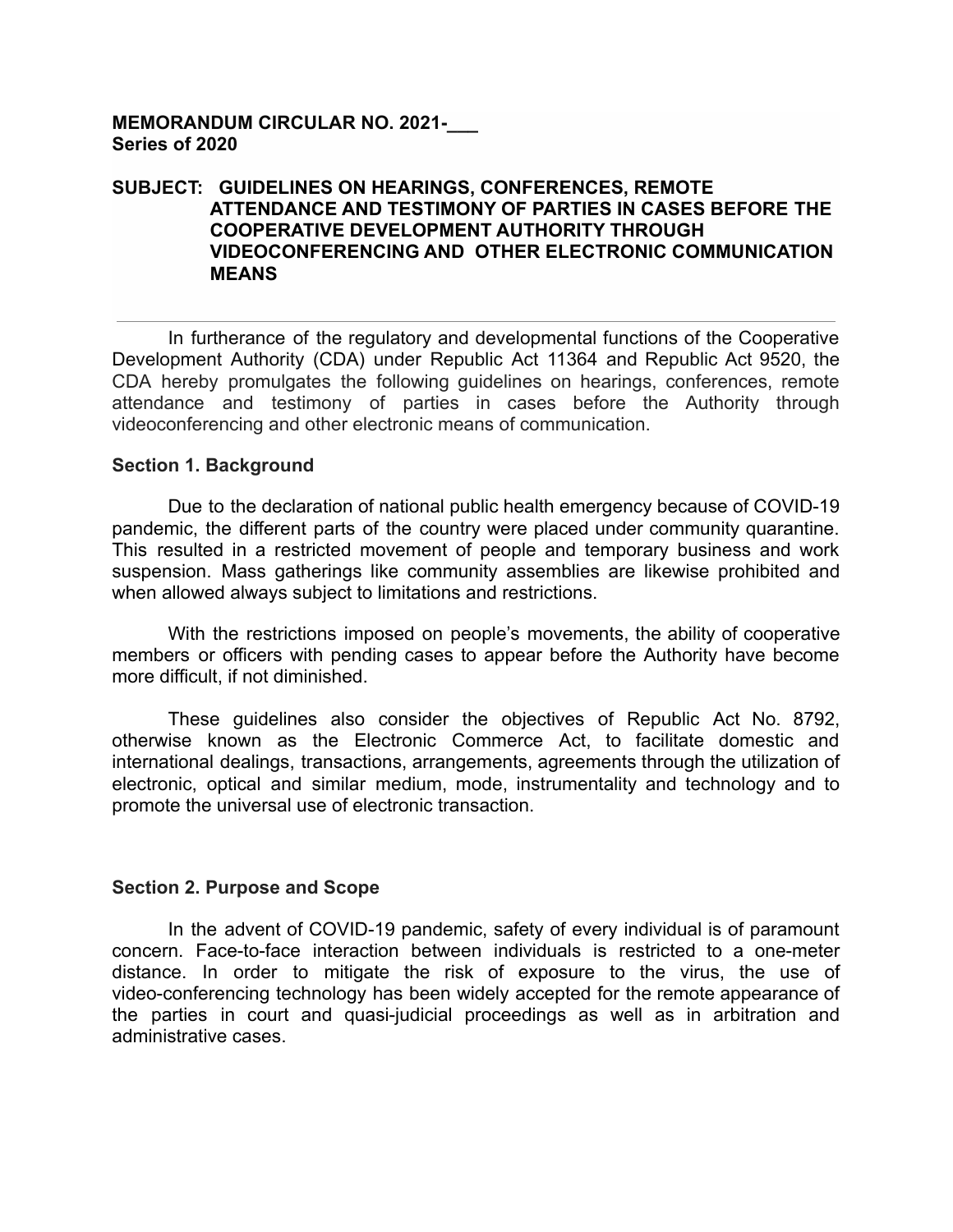In light of the foregoing, there is a need to issue guidelines on the adoption of video-conferencing as a mode to conduct hearings and conferences including formal investigations during the imposition of community quarantine measures.

Under these guidelines, hearings through video conference shall be made available to all cases or proceedings before the Authority.

## **Section 3. Definition of Terms**

**Authority** – shall refer to the Cooperative Development Authority.

**Audioconferencing -**is where two or more people in different locations use technology like a conference bridge to hold an audio call. Audio conferencing is different from a traditional phone in that all participants dial into a central system that connects them instead of directly calling each other. Audio conferencing aims at achieving communications and collaboration simultaneously. 1

**Electronic Communication**- shall refer to as the communication which uses electronic media to transmit the information or message using computers, e-mail, telephone, video calling, FAX machine, etc. This type of [communication](https://www.elprocus.com/types-of-wireless-communication-applications/) can be developed by sharing data like images, graphics, sound, pictures, maps, software, and many things.**<sup>2</sup>**

**Teleconferencing-** holding of a conference among people remote from one another by means of telecommunication devices such as telephone or computer terminals**. <sup>3</sup>**A teleconference or [teleseminar](https://en.wikipedia.org/wiki/Teleseminar) is the live exchange and mass articulation of [information](https://en.wikipedia.org/wiki/Information) among several persons and machines remote from one another but linked by a [telecommunications](https://en.wikipedia.org/wiki/Telecommunications_system) system. Terms such as audio conferencing, telephone conferencing and phone conferencing are also sometimes used to refer to teleconferencing.**<sup>4</sup>**

**Videoconferencing –** shall refer to a [conference](https://www.webopedia.com/TERM/C/conference.html) between two or more participants at different sites by using [computer](https://www.webopedia.com/TERM/C/computer.html) [networks](https://www.webopedia.com/TERM/N/network.html) to transmit audio and [video](https://www.webopedia.com/TERM/V/video.html) [data.](https://www.webopedia.com/TERM/D/data.html) For example, a *point-to-point* (two-person) video conferencing [system](https://www.webopedia.com/TERM/S/system.html) works much like a video telephone. Each participant has a video camera, microphone, and speakers mounted on his or her computer. As the two participants speak to one another, their voices are carried over the network and delivered to the other's speakers, and whatever images appear in front of the video camera appear in a [window](https://www.webopedia.com/TERM/W/window.html) on the other participant's [monitor](https://www.webopedia.com/TERM/M/monitor.html). **5**

**Section 4. Electronic Platform.** – The conduct of hearings and conferences, including testimonies of witnesses through video conference shall only use the official Google

<sup>2</sup><https://www.elprocus.com/electronic-communication-and-its-types/>

<sup>3</sup><https://www.merriam-webster.com/dictionary/teleconferencing>

<sup>4</sup><https://en.wikipedia.org/wiki/Teleconference>

<sup>&</sup>lt;sup>1</sup><https://www.mitel.com/features-benefits/audio-conferencing>

<sup>&</sup>lt;sup>5</sup><https://www.webopedia.com/TERM/V/videoconferencing.html>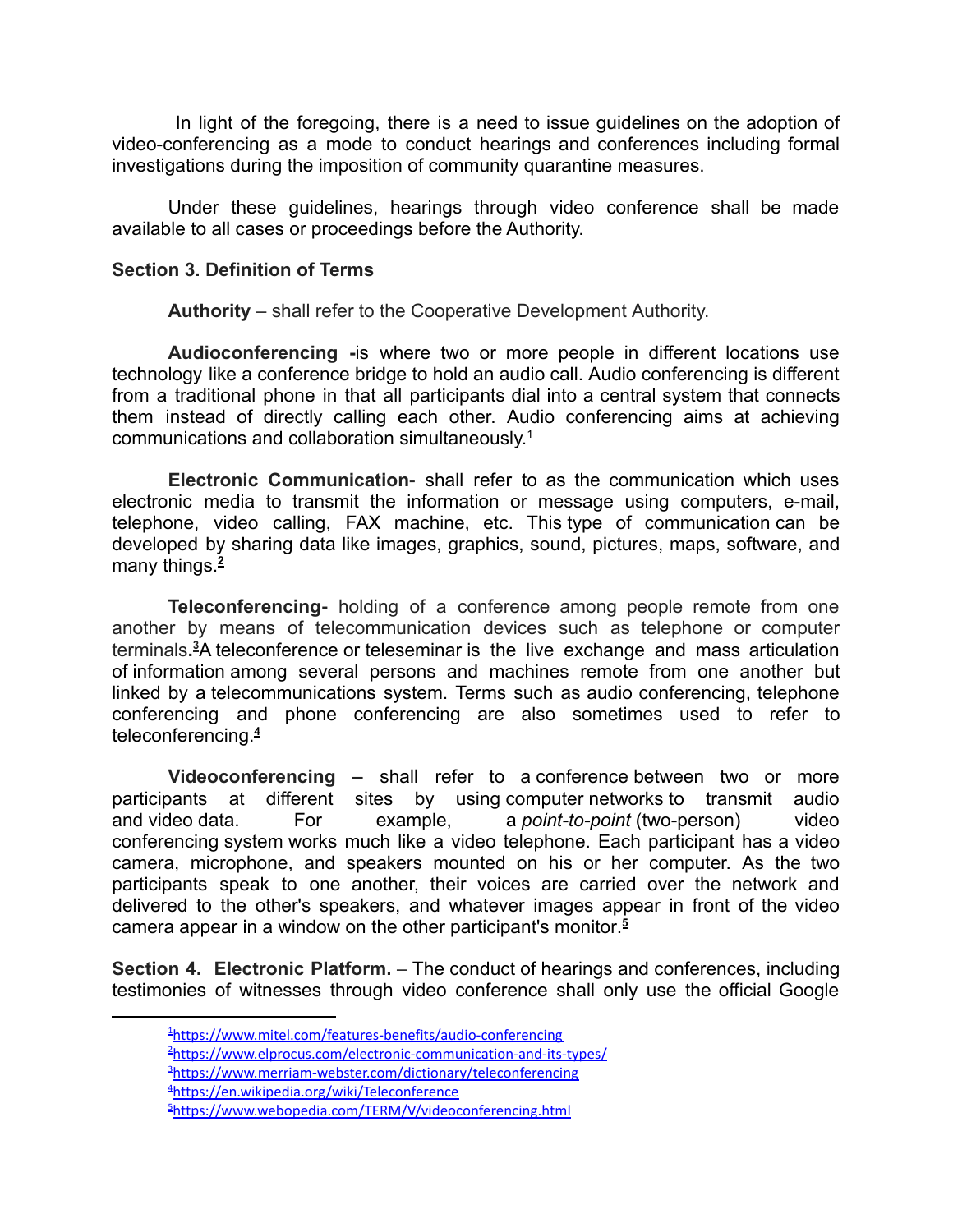Account of the Authority which has, among others, the Gmail application for the official e-mail accounts, and the Google Meet or other video conference platform to host such hearings and conferences.

**Section 5. Notice of Hearing.** –All notices of hearings shall be served by the Legal Staff of the Legal Division or Section as the case may be to the parties through their valid email addresses indicating the following:

- a. The time and date of the scheduled hearing;
- b. A link to join the hearing and the password thereto;
- c. A reminder that all details and information used to gain access to the proceedings shall be treated with strict confidentiality and any sharing of such to any unauthorized person is prohibited; and
- d. Rules to be observed during the conduct of the hearing.

Parties must notify the Authority the names and email addresses of counsel and their witnesses at least three (3) days before the scheduled hearing in order for them to gain access on the said hearing

**Section 6. Conduct of hearings through Videoconference**. The host or the hearing officer must ensure that prior to the start of the hearing the parties are present including their respective counsels if represented by any, and their witnesses, if there are any. On the part of the Authority, it must be ensured that present during the videoconference are the hearing officer, a legal staff to serve as stenographer, and one MIS personnel to assist in the conduct of the hearing via video conferencing.

**Section 7. Hearing Proper.** When the parties are found to be present, the Hearing Officer will call the hearing to order. Parties shall be required to open their individual computer/laptop/cell phone cameras in order to become visible at all times during the hearing. The dignity and solemnity of the hearing shall be observed at all times. Participants will be required to follow the proper dress code and proper online decorum.

**Section 8. Presentation of witness.** When a witness is presented to testify, he/she will be required to use multiple cameras and angles or a single camera with a full view of his/her surroundings. He or she may also be required to place mirrors at the back showing images of his/her immediate surroundings. The Authority can administer oath remotely. An oath taken by an officer authorized to administer oaths present with the witness is also allowed but must not coach the witness during his/her testimony.

**Section 9. Suspension of the Hearing or Proceedings.** The Hearing Officer, may *motu propio* suspend the hearing or proceedings if there are technical problems encountered that cannot be immediately resolved. Parties must be immediately informed of the next scheduled hearing.

**Section 10. Recording of the Hearing or Proceedings.** The proceedings of the hearing shall be recorded by the Authority using the Google Meet application or other